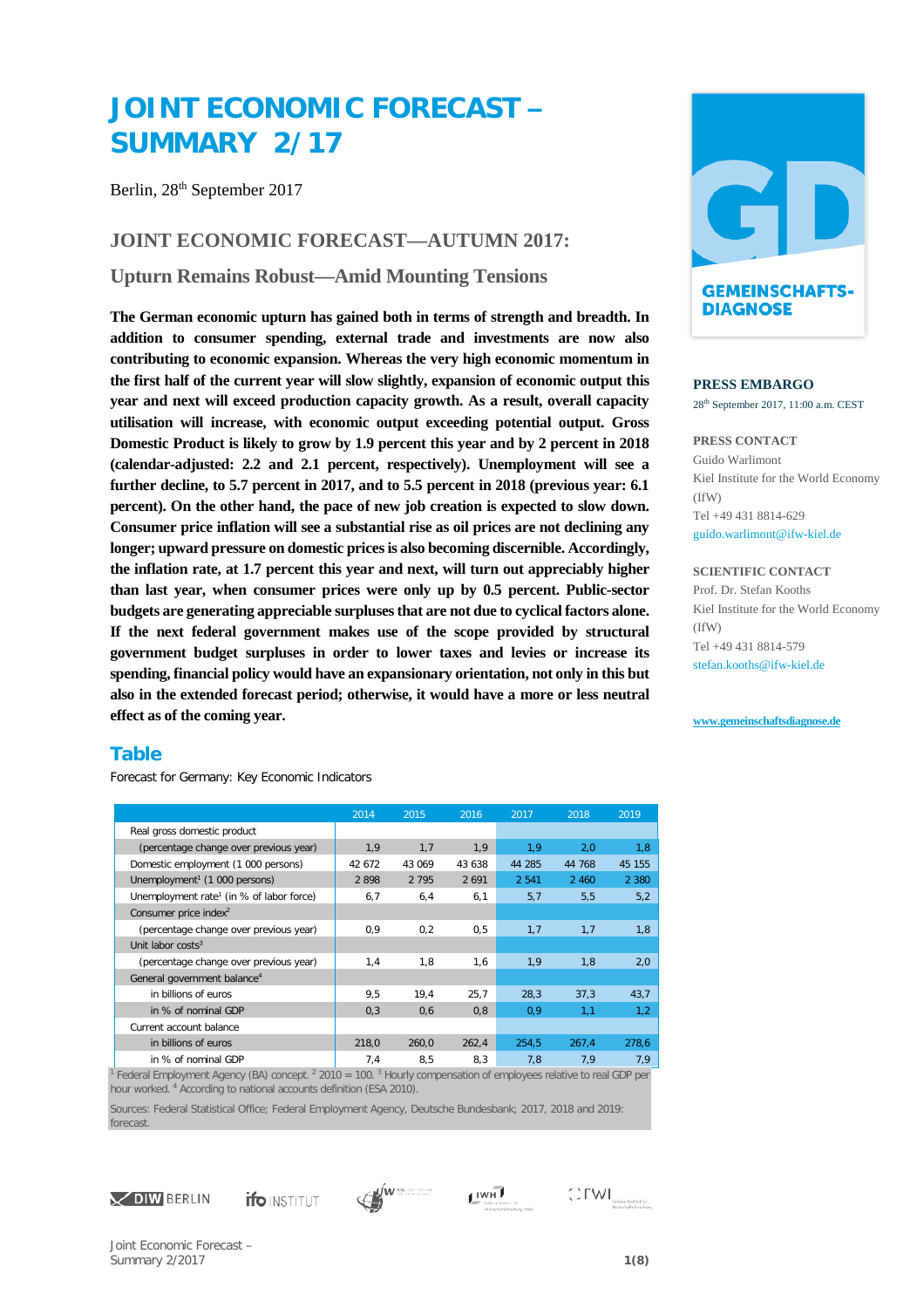The **global economy** is meanwhile in an upswing phase. In the USA, in Japan and in the euro area, production growth is outpacing trend growth by far, and normal utilisation of production capacities is close to being reached or has even been exceeded. Owing to economic policy stimuli imposed, the Chinese economy has returned to a phase of robust expansion, which is meanwhile likely to have peaked, however. The upturn in these large economies, in combination with a surge in commodity prices, has also supported economic momentum in the emerging market countries as a whole.

Nevertheless, **consumer price inflation** still remains at a low level. After inflation rates had accelerated significantly from autumn 2016 to the spring of 2017 especially due to rising energy prices, they declined again in recent months. Adjusted for the short-term effects of energy price fluctuations, however, inflation in the euro area, in tandem with robust economic momentum, increased from 0.9% at the end of last year to 1.3% in the summer, and the current economic upturn is also likely to have a gradual impact on consumer prices in the US and Japan.

**Monetary policy** is likely to be tightened more slowly than had been expected in the spring. In the US, the next interest rate hike will probably be imposed only in December, and for the coming two years the institutes expect only few additional policy rate increases. The ECB is likely to allow its bond purchasing programme to gradually expire in the year 2018—this forecast is based on an assumed period of nine months. The institutes assume that the key interest rate will be raised only in the course of the year 2019 because the euro has appreciated markedly in recent months, and this counteracts the ECB's efforts to bring the inflation rate close to its target, at least in the short term.

In the current year, **financial policy** on the whole has become slightly more expansionary. What is behind this is the greater degree of scope for fiscal policy on account of lower interest rates and positive economic trends. In the euro area, financial policy orientation will probably remain slightly expansionary next year. In the US, public-sector budgets will be impacted by extraordinary burdens in the wake of the recent hurricane disasters. In China, financial policy will probably become more restrictive: the fiscal programmes launched for the industrial sector last year will probably be gradually reduced in the course of the forecast period.

The global upturn is likely to continue during the forecast period, even though growth in **global output** is likely to gradually slow down. For this year and next year, the institutes have forecast an expansion rate of 3.1 percent for the group of countries taken into account in this expert opinion; for 2019, a growth rate of 2.9 percent is expected. In relation to the spring expert opinion, the institutes have thus raised their forecast by 0.1 percentage point (2017) and 0.2 percentage points (2018).

Production in the **euro area** is forecast to rise more sharply than potential output throughout the forecast period. In view of the cyclical tailwinds and structural



Joint Economic Forecast – Summary 2/2017 **2(8)**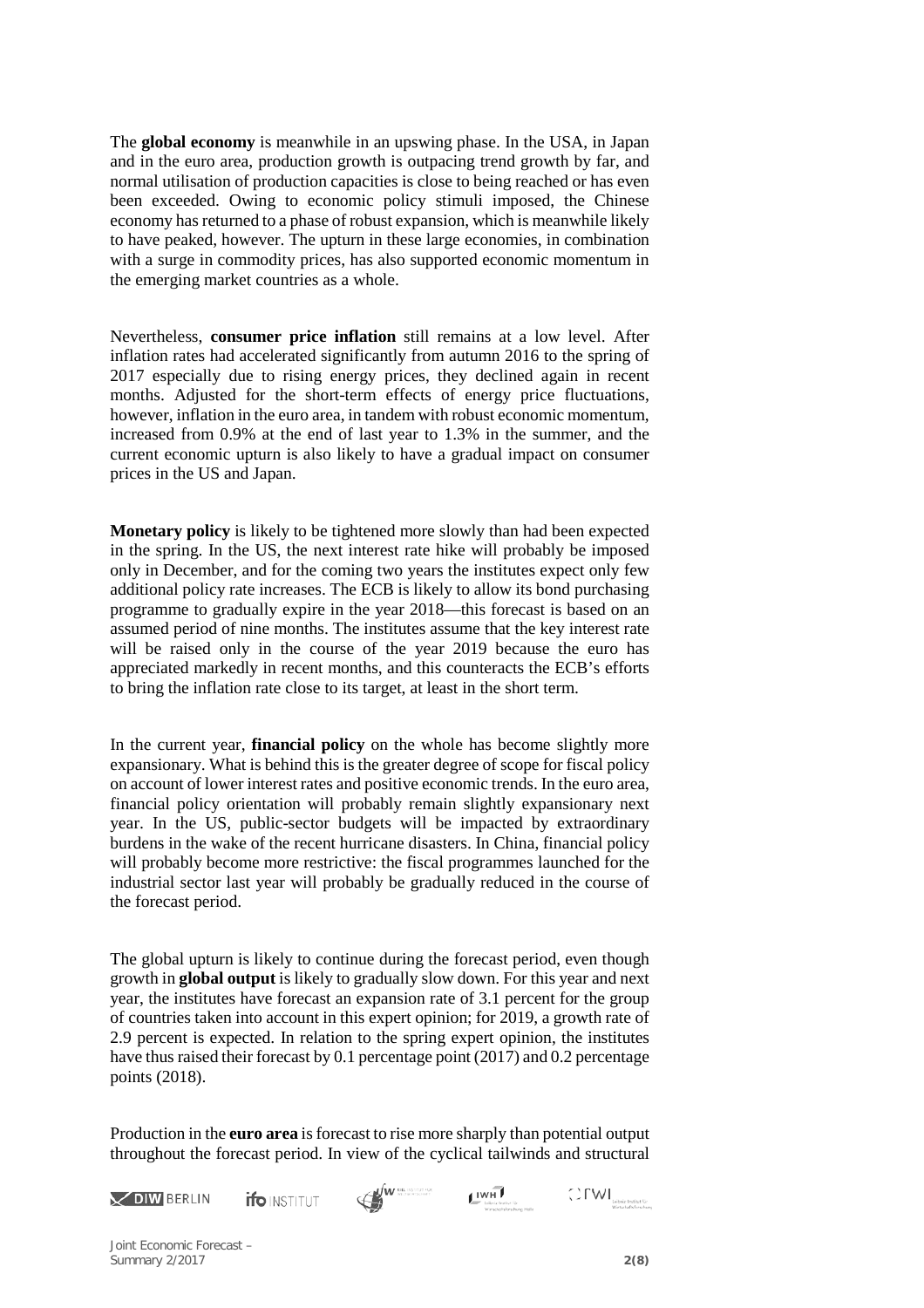improvements, it is not assumed that any major cyclical strains will emerge in the wake of the slower exit from unconventional monetary policy assumed in this forecast. Nevertheless, in some areas—such as risk on banks' balance sheets—increased alertness will remain necessary at some locations.

The latest acceleration of **global trade** is most probably the primary factor responsible for the gain in momentum of the global economy. In contrast, key factors causing the dynamic trends in international goods trade to slow down in structural terms in recent years continue to exist. The institutes expect global trade to expand by slightly lower growth rates again in the coming years, roughly 3½ percent—following 4.2 percent growth in the current year.

On the one hand, many of the geopolitical **risks** addressed in the course of past Joint Economic Forecast discussions remain in place, with the escalation of the North Korea conflict constituting a further such risk. On the other, the economic policy risks have decreased considerably in the past several months. It has meanwhile emerged that policymakers in the US will most probably introduce far less drastic changes than had been thought possible as recently as the spring of this year. In Europe, election defeats of parties critical of the European idea in some EU countries have led to a decline in the probability of political destabilisation in the European Union. It has also become more probable that Great Britain's exit from the EU will proceed without any abrupt difficulties.

The buoyant forces within the **German economy** have grown stronger. In the first half of the year the expansion rate accelerated substantially – the annual rate amounted to 2.5 percent. The level of capacity utilisation therefore continued to grow, and overall economic output exceeds the potential output. Impetus was generated by exports, which gained increased momentum in the first half of the year. Domestic demand, however, likewise remained a driving force behind expansion. Private and public-sector investment expenditure grew significantly. Construction activity continued to be boosted by low interest rates and growing demand for residential housing. Equipment investments also saw robust expansion; most recently these are likely not to have predominantly been stimulated by the good domestic economy but also by strengthening external trade.

As the economy has already been headed in a robust upward direction for some time, initial signs of **tension** are discernible in a number of segments of the economy. The number of vacancies reported on the labor market has increased considerably, and it is taking increasingly longer to fill a vacant job reported. In the construction sector in particular, more and more enterprises are indicating that a lack of available labor is impairing their output. Meanwhile prices are rising fairly sharply in this sector. Producer prices (excluding energy utilities) have also seen a marked rise in the course of this year, while consumer price inflation has increased moderately, if at all.

For the second half of this year, the institutes expect further substantial economic expansion, albeit at a slightly lower rate in comparison with the first



Joint Economic Forecast – Summary 2/2017 **3(8)**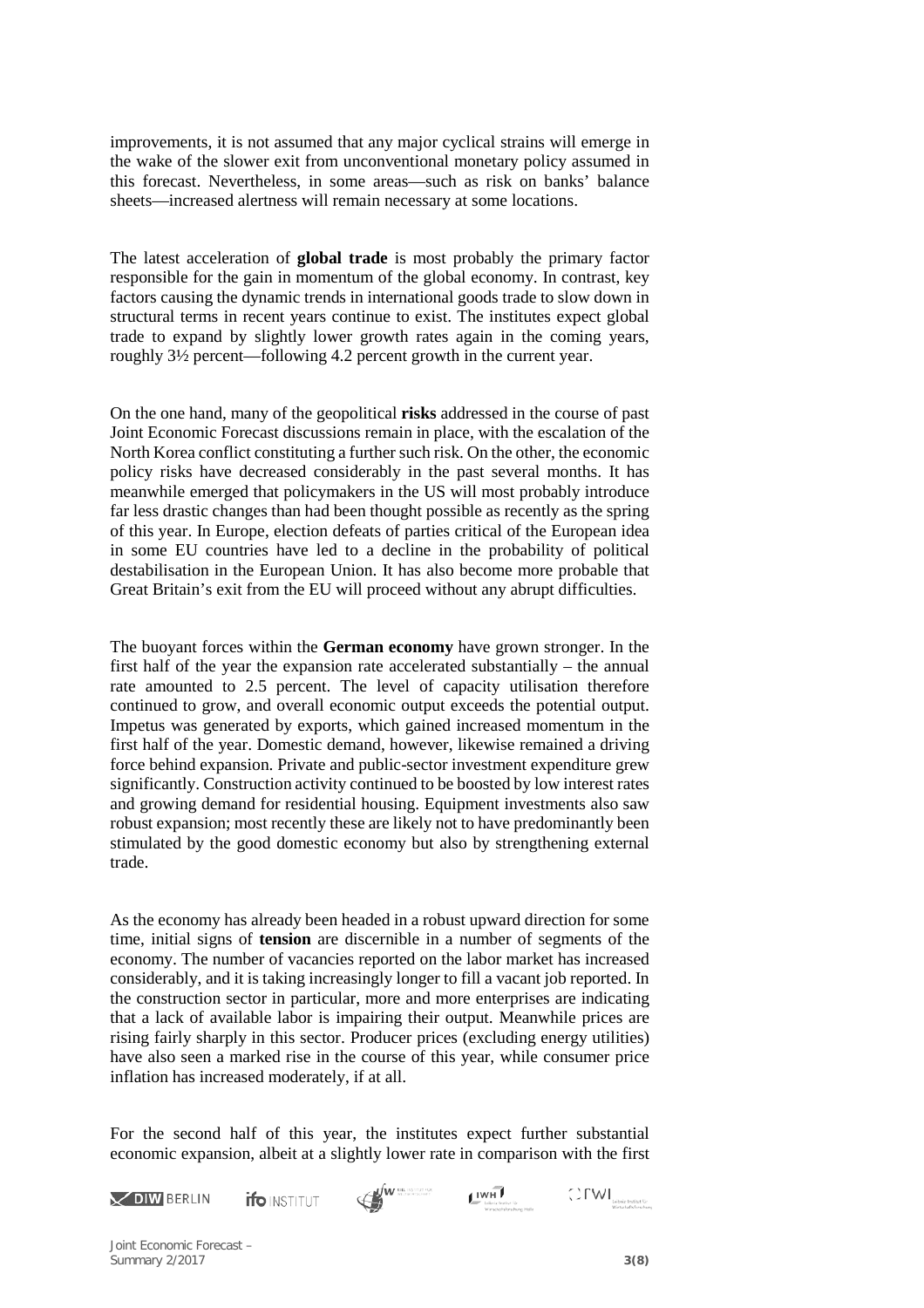half-year. Whereas the production indices suggest slightly less dynamic growth in the current quarter, the assessment of the business situation according to the ifo economic activity test still remains close to its all-time high in spite of a slight decline in August. Factors in favour of a continued upturn include the large order books in the construction industry and increasing employment—a trend continuing until most recently. Finally, exports are likely to post further fairly high growth rates. All in all, the institutes expect **Gross Domestic Product** to rise by 1.9 percent in 2017; the 68 per-cent forecast interval in this context ranges from 1.7 to 2.1 percent. Adjusted for the number of working days, Gross Domestic Product will expand by as much as 2.2 percent, the highest value since the year 2010. Accordingly, the institutes have raised their spring forecast for Gross Domestic Product growth for the current year by 0.4 percentage points.

The **upturn** is likely to continue throughout the remaining forecast period. Meanwhile it rests on a considerably broader base than only a year ago. Investments are likewise making a sizeable contribution to economic expansion, and further robust impetus is discernible from abroad. For next year and the year after next, the institutes expect Gross Domestic Product to rise by 2 percent and 1.8 percent, respectively. Accordingly, overall economic capacity utilisation will not ease at all. The output gap will rise from currently 0.5 percent of the potential output to 0.8 percent in the year 2019.

**Investment activity** is picking up noticeably, even if the expansion rates remain below those recorded in earlier boom cycles. As the level of capacity utilisation has become high, companies are likely to invest to a greater extent in expansion projects. Ongoing favourable financing terms and conditions, which will see hardly any changes during the forecast period, will continue to support economic momentum. Only in the course of the year 2019 is a gradual surge in interest rates expected on the capital market. Investments in residential housing construction are also likely to benefit from the ongoing low level of interest rates. Moreover, a substantial order backlog has accumulated that can only be processed gradually. In the public sector, draw-downs of the funding made available for investment purposes are likely to increase following a number of previous delays. Mounting construction costs are likely to have a dampening impact on construction activity, however.

The dynamic pace of **private consumer demand** is likely to decline slightly, even though it will still remain high in a long-term comparison. Dampening factors in this regard—unless policymakers take corrective action—include an increasing tax burden; another is the higher inflation rate. In contrast, gross wages are likely to grow at practically unchanged rates. While the pace of employment growth is slowing down slightly, the rate of wage increases is accelerating due to the scarcities on the labor market that are partly already identifiable and likely to grow in the forecast period. Transfer income is likely to witness less robust growth in future than this year, in which the exceptionally











Joint Economic Forecast – Summary 2/2017 **4(8)**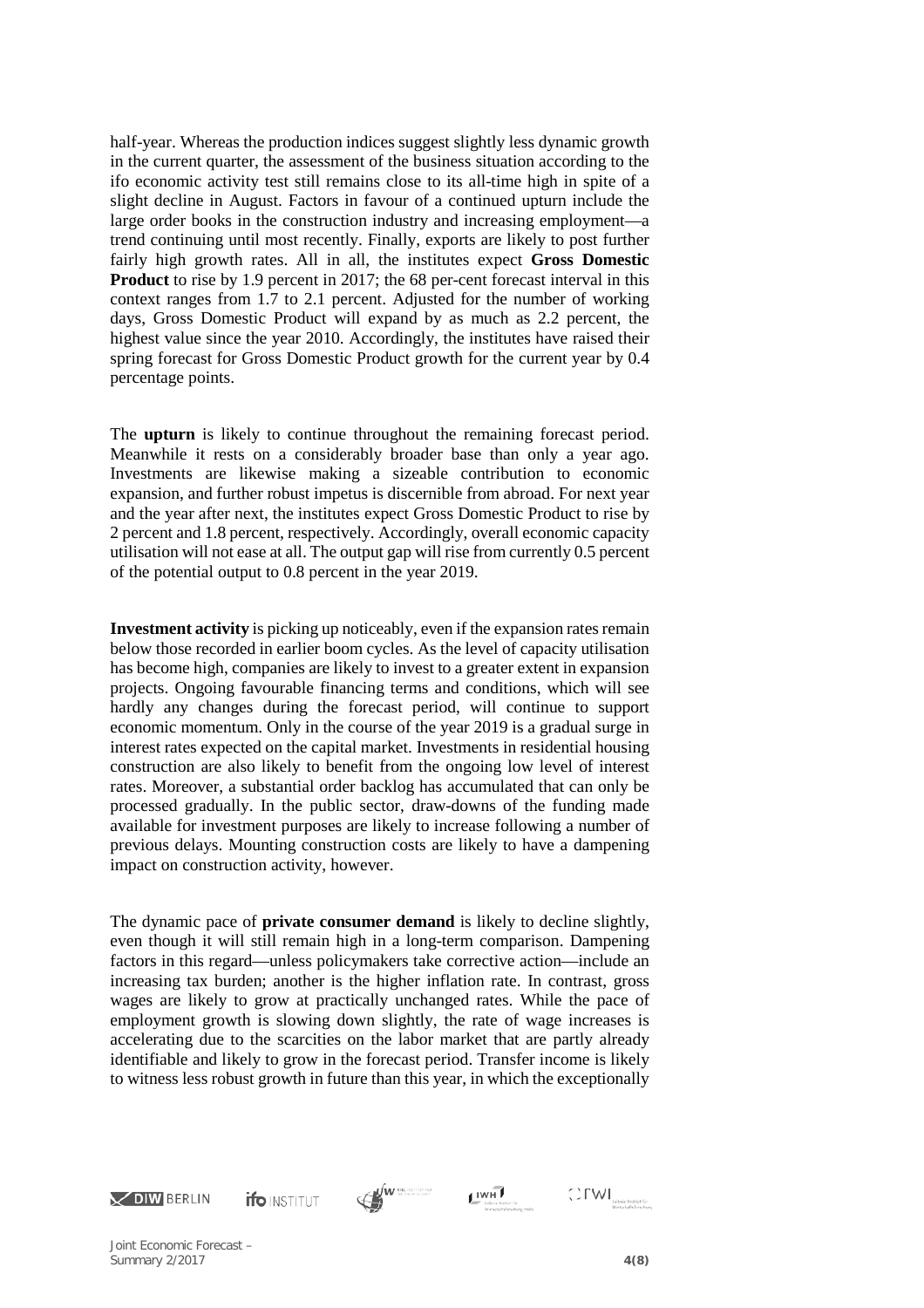large pension increase continued to make itself felt until mid-2016. All in all, the level of disposable incomes will grow at a slightly lower pace.

**Exports** are being stimulated by robust global economic growth, in particular by the ongoing upturn in the euro area; this will only partly be offset by the recent fairly strong appreciation of the euro, which reduces price competitiveness and therefore exerts a dampening effect. On the whole, exports are likely to grow at a slightly higher rate. This, in combination with robust domestic absorption, will culminate in an appreciable expansion in imports.

The situation on the **labor market** will continue to improve. Employment continues to grow, albeit at a lower rate in the wake of slightly reduced production growth. In addition, owing to scarcities and bottlenecks in some segments of the labor market, capacity utilisation of existing personnel is likely to increase, which is reflected by the fact that the working time per employed person is no longer declining, for instance. The number of employed persons is likely to grow by 1.1 percent in 2018 and by 0.9 percent in 2019, following an increase of 1.5 percent this year.

However, measured **unemployment** will continue to decline to a lesser extent than the rate at which employment is rising. Causes of this include the increasing labor participation particularly by women and older persons and the continuing immigration. An additional factor is that the refugees who came to Germany in recent years are increasingly available on the labor market following the completion of their asylum procedures and qualification measures. The unemployment rate is forecast to decline from 5.7 percent this year to 5.5 percent in 2018 and to 5.2 percent in the year 2019.

**Inflation** is likely to only slightly accelerate slightly in the forecast period. Initially, the latest appreciation of the euro and the decline in energy prices until July will have some enduring effects. In the course of time, however, sharper wage cost increases will probably be passed on gradually to consumers. The institutes anticipate an increase in consumer prices by 1.7 percent in each of the current and the coming year, and by 1.8 percent in 2019.

The **general government's financial situatio**n will continue to improve in the forecast period. Government revenues will remain highly copious since expansion supported by domestic consumption yields substantial tax income, assuming that no extensive tax cuts will be enacted. Government expenditure based on current budget figures—is likely to grow but at slightly declining rates over time. Indications are that this year's general government budget surplus will rise from 26 billion euros to 28 billion euros. This surplus is likely to grow to 37 billion euros in 2018 and to 44 billion euros in 2019. In these conditions, the general government debt balance will continually decrease to 59 percent in relation to Gross Domestic Product in the year 2019. In addition to rising









 $\bigcirc \text{FWI}_{\text{lebielubilabolicity}}$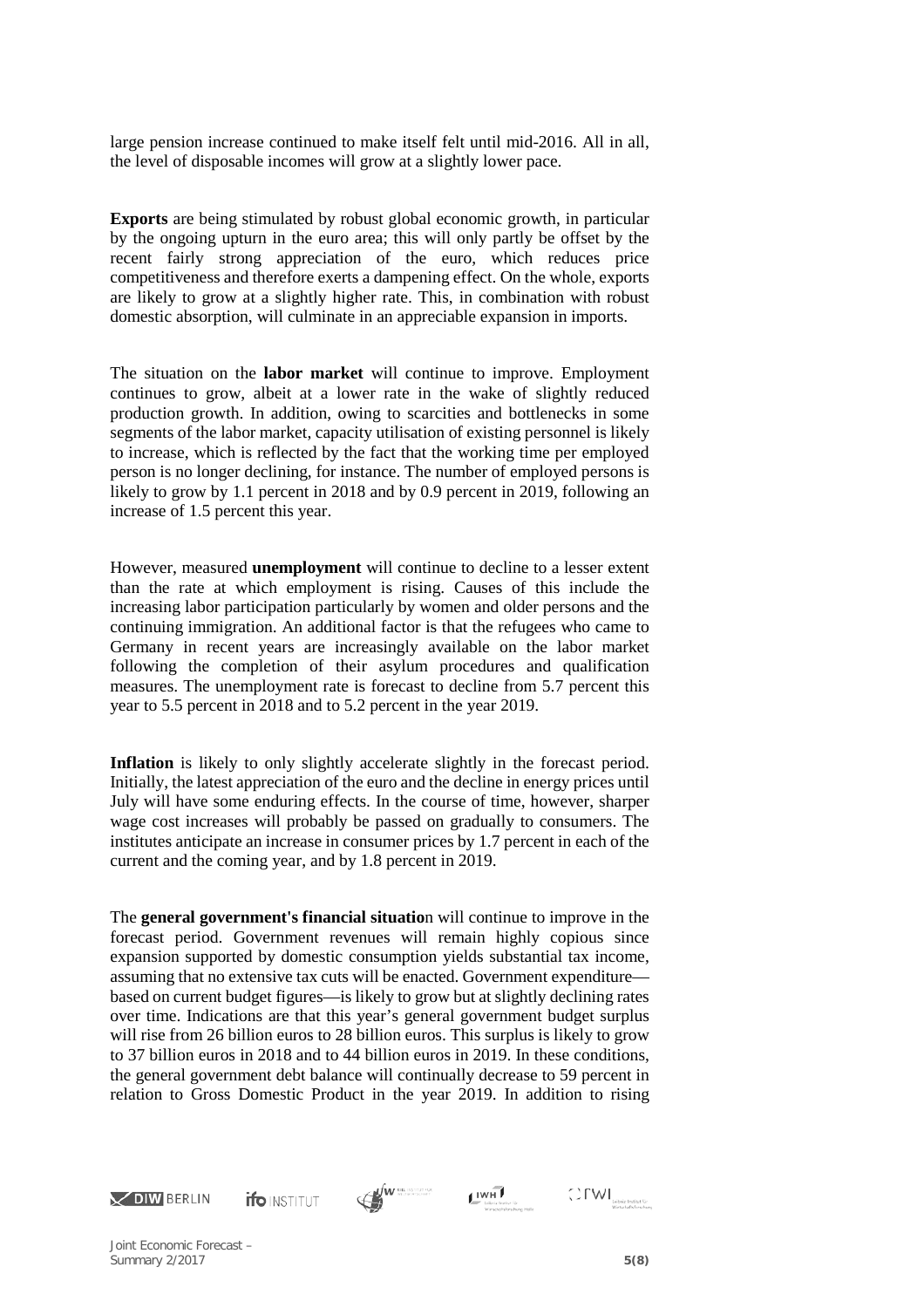economic output, local and regional government budget surpluses and reduced liabilities of government resolution agencies will contribute towards this.

On the whole, the **risks** inherent in the forecast have turned out to be more moderate than in the spring. The decisive factor here is the global economic environment, which appears to be more stable at present. As always, the effects of monetary policy with an expansionary stance for a very long time now are difficult to assess. For instance, monetary policy stimulus could lead to an accumulation of systemic risks. However, even in the event of a speedy increase in short-term interest rates, banks that granted long-term loans at lower interest rates might come under pressure to adjust. This might slow down the expansion in Germany to a considerable degree. The German economy might experience even more robust expansion than forecast here if the new federal government passes legislation to reduce tax burdens beyond the subsistence level subject to constitutional law, which is not assumed in this forecast in view of the current status quo. This would already stimulate demand in the short term. On the other hand, in view of the good capacity utilisation prevailing in any case, this might perceptibly reinforce consumer price inflation.

**Economic policy** was hardly growth-oriented in nature during the last legislative period. It is worthy of emphasis, however, that the fiscal consolidation policy adopted in recent years actually succeeded in lowering public-sector debt in relation to economic output, which means that Germany today has a a public sector that is able to take action based on a strong economy.

The general government budget surpluses likely to be unfolding for the forecast period, equivalent to ¾ percent of economic output, should be utilised in order to improve the **economic conditions**; in view of the high capacity utilisation in any case, there currently is no need for policy with short-term cyclical objectives in mind.

From the institutes' perspective, more attention should be paid to the general government's revenue side of the equation. In view of the high burdens imposed on labor incomes in the form of levies and a particularly sharp increase in direct tax revenues, the focus should be on the income tax rate curve. However, there is also scope for action in terms of social security contributions, which are also of particular significance to low-income workers, especially as regards unemployment insurance.

Corrections in the field of social security contributions are also necessary in view of the forthcoming **demographic challenges**. In particular, the situation regarding statutory pension insurance is likely to deteriorate to a marked degree in the medium to long term. So far, demographic change has not made itself felt all that clearly, but the process of ageing is already in full swing. The German economy is currently undergoing an interim high in terms of potential growth



**ifo** INSTITUT





 $\bigcirc \text{FWI}_{\text{lebielubilabolicity}}$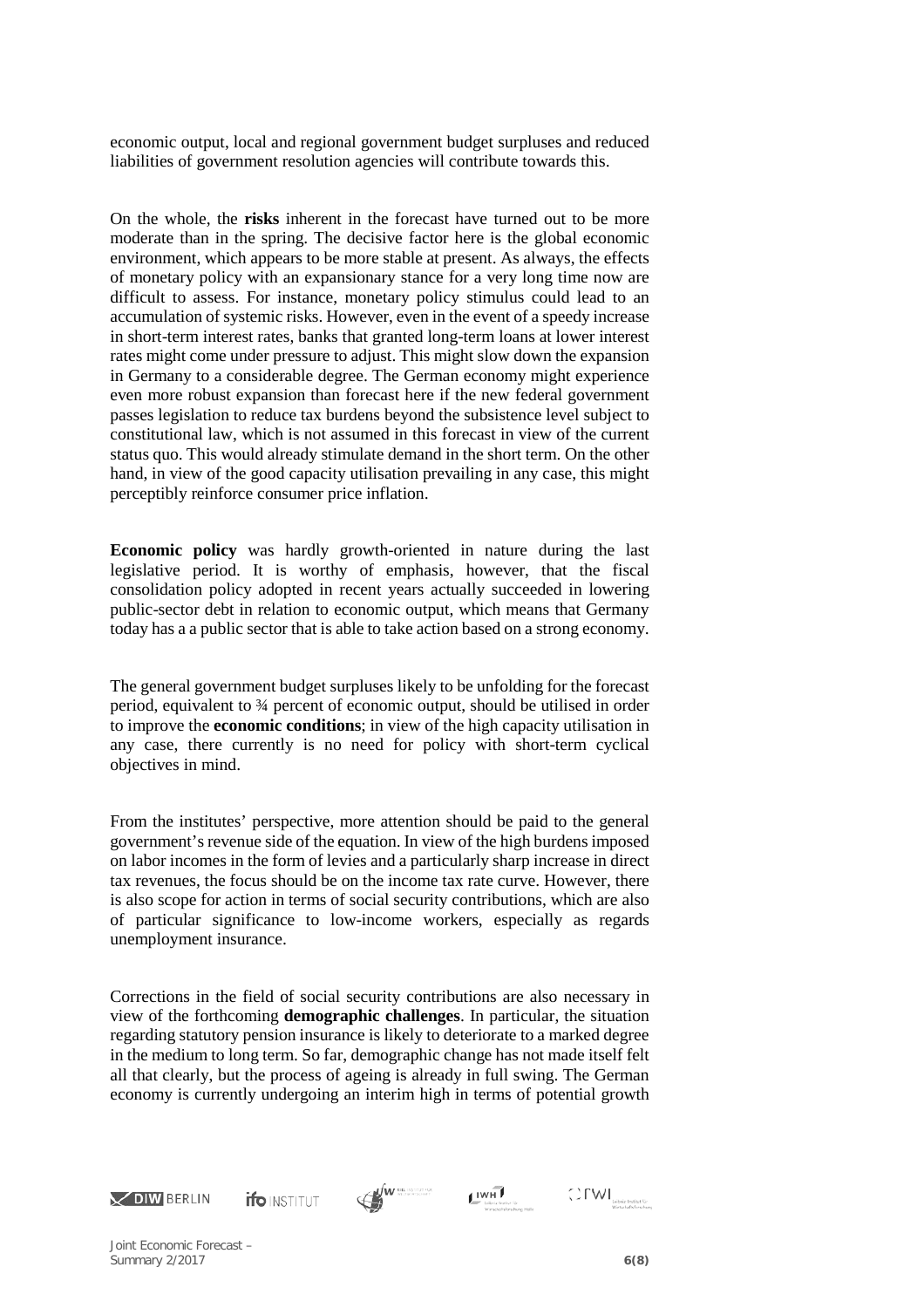rates, which will turn out considerably lower in the coming decade for demographic reasons.

The foreseeable slowdown in potential growth can be partly offset by rising **labor participation—**particularly by women and older persons. For this reason, measures like the introduction of "Flexi-pension" are endorsed since this would enable pensioners to earn additional money and might increase their labor participation, or it would improve the harmonisation of family and working life.

Successful integration policy as well as an **immigration policy** that relies for guidance on requirements of the labor market can also mitigate the effects of demographic change. And reforms are needed particularly with regard to immigration from non-EU countries.

## **Annex**

#### **Long version (German):**

Projektgruppe Gemeinschaftsdiagnose: Upturn Remains Robust—Amid Mounting Tensions. Autumn 2017. Kiel 2017.

# **The report can be downloaded from the following website as of 11:00 a.m., 28th September 2017:**

**[www.gemeinschaftsdiagnose.de/category/gutachten/.](http://www.gemeinschaftsdiagnose.de/category/gutachten/)**













Joint Economic Forecast – Summary 2/2017 **7(8)**